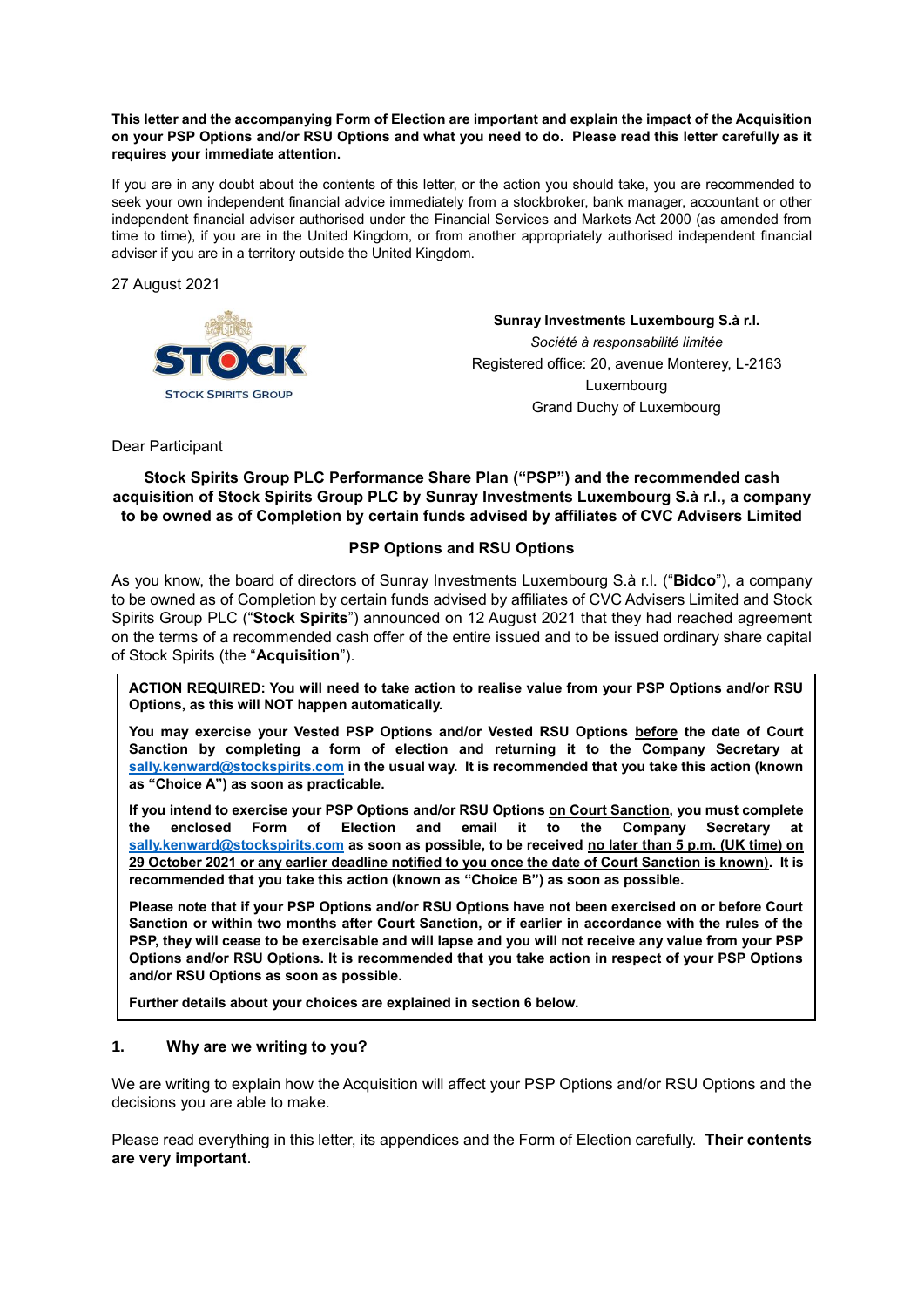#### **Summary of the choices available to you**

#### **Choice A: Exercise your Vested PSP Options and/or Vested RSU Options before Court Sanction**

- You can exercise any Vested PSP Options and/or Vested RSU Options before Court Sanction in the usual way unless they lapse earlier under the rules of the PSP. You can exercise your Vested PSP Options and/or Vested RSU Options by completing a form of election and returning it to the Company Secretary in the usual way.
- On exercise, the Stock Spirits Shares under the Vested PSP Options and/or Vested RSU Options will be issued or transferred to you. You will be subject to income tax and social security contributions on the market value of the Stock Spirits Shares on that date, and any applicable fees.
- If your Stock Spirits Shares are sold as part of the exercise process before the Scheme Record Time they will be sold at the market value on the date of sale and the proceeds paid to you via payroll (less any income tax and social security contributions that Stock Spirits is required to withhold and any applicable fees). If you do not sell all of your Stock Spirits Shares before the Scheme Record Time then they will automatically be purchased by Bidco in the Acquisition.

*If you want to make Choice A, you must complete a form of election and return it to the Company Secretary at sally.kenward@stockspirits.com as soon as possible.* 

#### **Choice B: Apply now to exercise your PSP Options and RSU Options on Court Sanction**

- You can elect to exercise your PSP Options and RSU Options (including your Vested PSP Options, Vested RSU Options and/or any PSP Options and RSU Options which vest as a result of the Acquisition) conditional on Court Sanction unless they lapse earlier under the rules of the PSP. You can exercise your PSP Options and/or RSU Options by completing the enclosed Form of Election and returning it to the Company Secretary.
- The Stock Spirits Shares which will be issued or transferred to you will then automatically be purchased by Bidco in the Acquisition on Completion. You will receive 377 pence in cash per Stock Spirits Share via payroll (less any income tax and social security contributions that Stock Spirits is required to withhold and any applicable fees). Alternatively, the Remuneration Committee may determine that on exercise of your PSP Options and/or RSU Options you will receive the amount or value represented by those Stock Spirits Shares (the "**Cash Settlement Amount**") which will be calculated by multiplying 377 pence by the number of Stock Spirits Shares which have vested under your PSP Options and/or RSU Options (less any income tax and social security contributions).

*If you want to make Choice B, you must complete the enclosed Form of Election and email it to the Company Secretary at sally.kenward@stockspirits.com by the applicable deadline although it is recommended that you take this action as soon as possible.*

#### **Choice C: Exercise your PSP Options and RSU Options up to two months after Court Sanction**

- If Court Sanction goes ahead, you can exercise your PSP Options and/or RSU Options (including your Vested PSP Options, Vested RSU Options and/or any PSP Options and RSU Options which vest as a result of the Acquisition) up to two months after Court Sanction unless they lapse earlier in accordance with the rules of the PSP. You can exercise your PSP Options and/or RSU Options by completing a form of election and returning it to the Company Secretary in the usual way.
- The Stock Spirits Shares which will be issued or transferred to you will then automatically be purchased by Bidco. You will receive 377 pence in cash per Stock Spirits Share via payroll (less any income tax and social security contributions that Stock Spirits is required to withhold and any applicable fees). Alternatively, the Remuneration Committee may determine that on exercise of your PSP Options and/or RSU Options you will receive the Cash Settlement Amount which will be calculated on the same basis as under *Choice B*.
- If you decide to exercise your PSP Options and/or RSU Options under *Choice C*, you will receive the cash proceeds due to you later than under *Choices A or B*.

*Your PSP Options will lapse if not exercised within two months after Court Sanction unless they lapse earlier, and you will not receive any value for your PSP Options and/or RSU Options.*

Further details about your choices are set out in section 6 of this letter.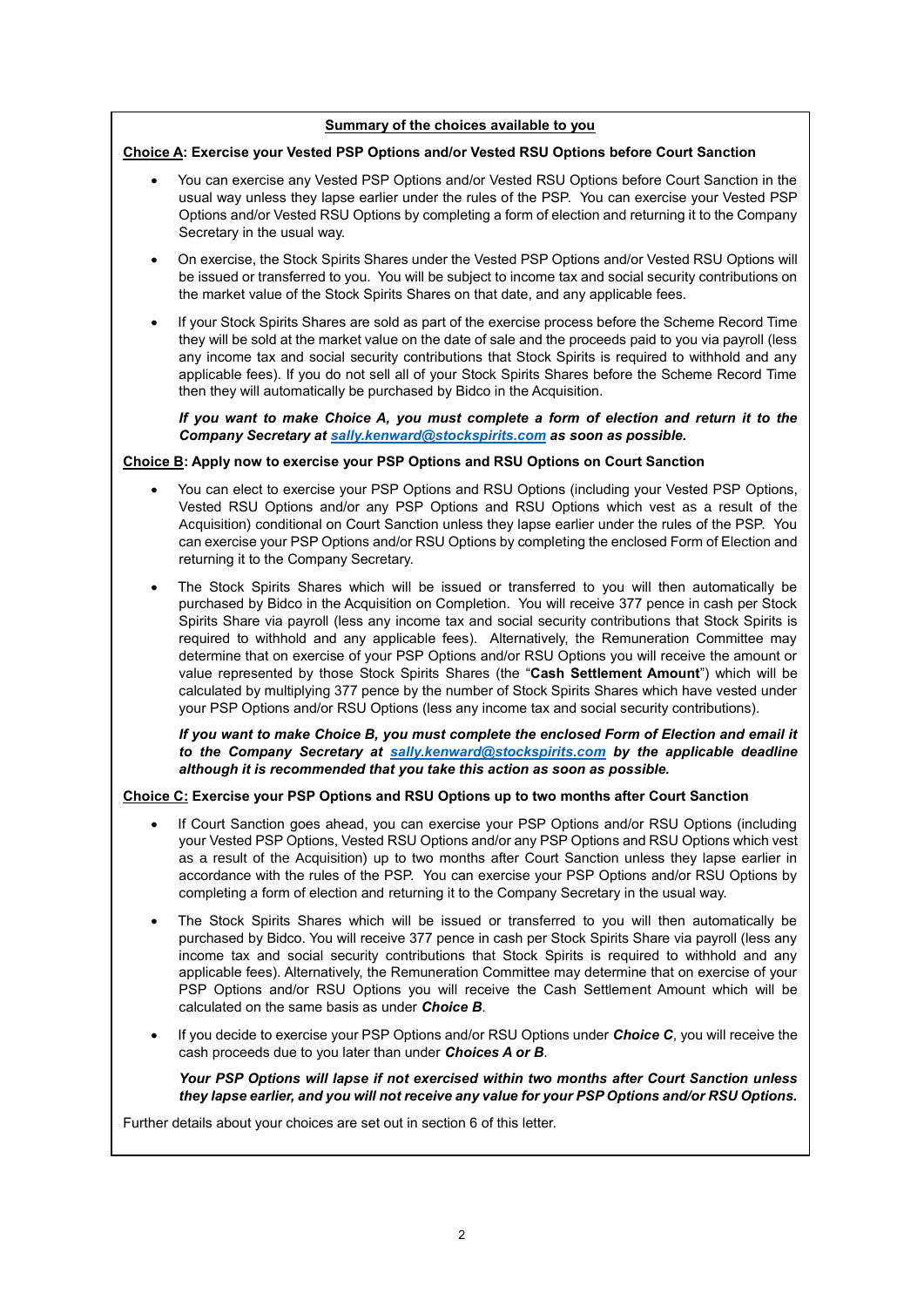# **2. The Acquisition**

The Acquisition will result in Stock Spirits and its subsidiaries becoming wholly-owned subsidiaries of Bidco.

The Acquisition will take place through what is called a "scheme of arrangement" (the "**Scheme**"). This is a procedure that is subject to approval by Stock Spirits Shareholders and the Court on a date referred to in this letter as "**Court Sanction**". This is not the date on which the Acquisition will be completed. The Acquisition is currently due to complete a couple of days after Court Sanction when the Scheme becomes effective ("**Completion**").

Further information on the Scheme is set out in the Scheme Document sent to Stock Spirits Shareholders on 27 August 2021. In addition to this letter, a copy of the Scheme Document is also available on the Stock Spirits website at https://www.stockspirits.com/investors/offer.aspx and on the Bidco website at http://www.cvc-sunray-offer-2021.com/.

This letter should be read together with the Scheme Document.

You will find a list of definitions in **Appendix A** which explain the key defined terms used in this letter. Terms defined in the Scheme Document will have the same meaning in this letter unless otherwise defined.

# **3. What are the terms of the Acquisition?**

The terms of the Acquisition are set out in full in the Scheme Document. However, in summary (and subject to the terms of the Acquisition), Stock Spirits Shareholders will be entitled to receive 377 pence in cash for each Stock Spirits Share they own at the Scheme Record Time.

The per share consideration payable to you shall be the per share amount that is paid to Stock Spirits Shareholders under the terms of the Scheme as set out in the Scheme Document, or where applicable, such higher amount that is paid by Bidco to Stock Spirits Shareholders for each Stock Spirits Share.

# **4. When is the Acquisition likely to take place?**

The Acquisition is currently expected to take effect between early December 2021 to early January 2022, subject to Stock Spirits Shareholder approval and receipt of the relevant competition clearances and regulatory approvals. An expected timeline of key events relating to the Acquisition is available in the Scheme Document.

Once the date of Court Sanction is known, Stock Spirits will announce this via a Regulatory Information Service (with such announcement being made available on Stock Spirits' website at https://www.stockspirits.com/investors/offer.aspx).

# **5. How does the Acquisition affect my PSP Options and/or RSU Options?**

**You will need to take action to realise value from your PSP Options and/or RSU Options as this will not happen automatically. If you do not take any action, your PSP Options and/or RSU Options will lapse two months after Court Sanction, unless they lapse earlier.**

### Vested PSP Options and/or RSU Options

Normally your Vested PSP Options and/or Vested RSU Options would be exercisable up to the tenth anniversary of the date of grant unless they lapse earlier under the rules of the PSP.

As a result of the Acquisition, the exercise period for your Vested PSP Options and/or Vested RSU Options will end early. Your Vested PSP Options and/or Vested RSU Options will cease to be exercisable two months after Court Sanction unless they lapse earlier in accordance with the rules of the PSP, at which point they will lapse if they are not exercised. If you wish to exercise your Vested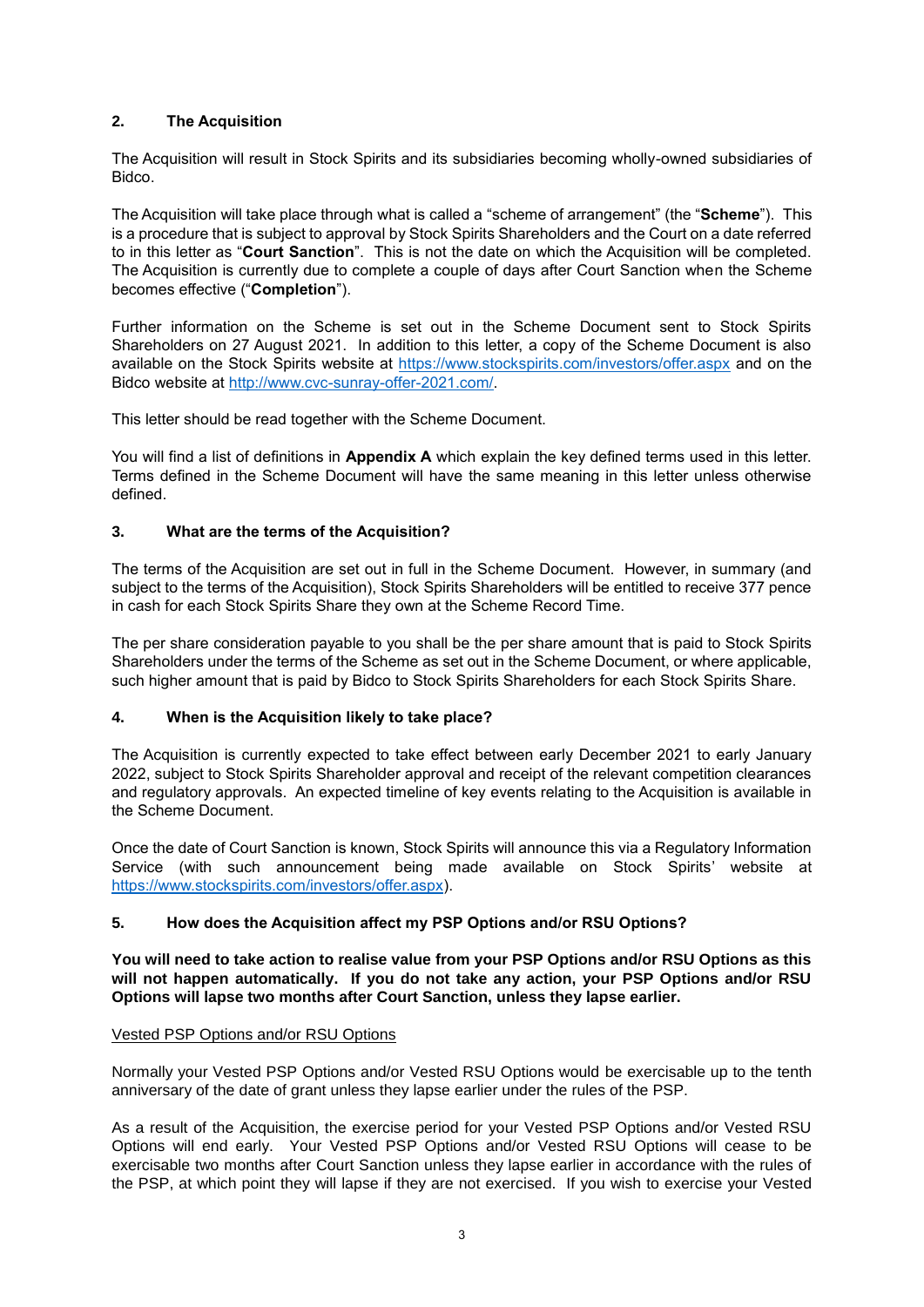PSP Options and/or Vested RSU Options, an explanation of the steps you will need to take is set out in section 6 below.

If Court Sanction does not happen for any reason, your Vested PSP Options and/or Vested RSU Options will continue to be exercisable until their normal lapse date, subject to the rules of the PSP.

#### Unvested PSP Options and/or Unvested RSU Options

The Acquisition will change the usual treatment of your Unvested PSP Options and/or Unvested RSU Options.

Normally, your PSP Options and/or RSU Options would vest and become exercisable if the applicable performance conditions or performance underpin are met on, or as soon as practicable after, the third anniversary of the date of grant (or the date notified in your Award Certificate, if different). The performance conditions or performance underpin are normally assessed after the end of the relevant performance period and the extent to which the conditions are satisfied will determine whether (and to what extent) your PSP Options and/or RSU Options vest and, accordingly, the number of Stock Spirits Shares which you would be entitled to receive on exercise, or if so determined by the Remuneration Committee under rule 8 of the PSP, the amount or value represented by those Stock Spirits Shares (the "**Cash Settlement Amount**"). Normally you would be able to exercise your PSP Options and/or RSU Options (to the extent vested) at any time during the exercise period.

However, as a result of the Acquisition, your PSP Options and/or RSU Options will, subject to the Remuneration Committee's determination referred to in the paragraph below, vest early (if they have not already vested) and become exercisable on Court Sanction, unless they lapse earlier in accordance with their terms. You will have two choices in relation to your Unvested PSP Options:

- Elect in advance to exercise your PSP Options and/or RSU Options conditional on Court Sanction.
- Exercise your PSP Options and/or RSU Options within two months following Court Sanction.

The extent to which your PSP Options and/or RSU Options will vest and become exercisable is subject to: (i) satisfaction of applicable performance conditions or the performance underpin, which will be determined by the Remuneration Committee on or shortly before Court Sanction; and (ii) unless the Remuneration Committee decides otherwise, time pro-rating. Once the Remuneration Committee has determined the extent to which your PSP Options and/or RSU Options will vest and become exercisable (if at all), you will be notified of its decision. Any part of your PSP Options and/or RSU Options that does not vest will lapse on Court Sanction.

Please be aware that based on current forecasts, it is expected that the applicable performance conditions or performance underpin will be satisfied at no less than 80%. Therefore your PSP Options and/or RSU Options will vest and become exercisable in connection with the Acquisition. The Remuneration Committee's current expectation is that any PSP Options and/or RSU Options outstanding as at Court Sanction will be time pro-rated. Once the Remuneration Committee has determined the extent to which the PSP Options and/or RSU Options will vest (if at all) and whether time pro-rating will apply, you will be notified of its decision.

If you exercise your PSP Options and/or RSU Options (to the extent vested), the Stock Spirits Shares you receive as a result of that exercise will be automatically acquired by Bidco for 377 pence in cash for each Stock Spirits Share (less any income tax and social security contributions that Stock Spirits is required to withhold and any applicable fees). Alternatively, if so determined by the Remuneration Committee under rule 8 of the PSP, your PSP Options and/or RSU Options will be settled in cash, and you will receive the amount or value represented by those Stock Spirits Shares (the "**Cash Settlement Amount**"). The Cash Settlement Amount will be calculated by multiplying 377 pence by the number of Stock Spirits Shares over which your PSP Options and/or RSU Options vest, less any income tax and social security contributions. If you wish to exercise your PSP Options and/or RSU Options, an explanation of the steps you will need to take is set out in section 6 below.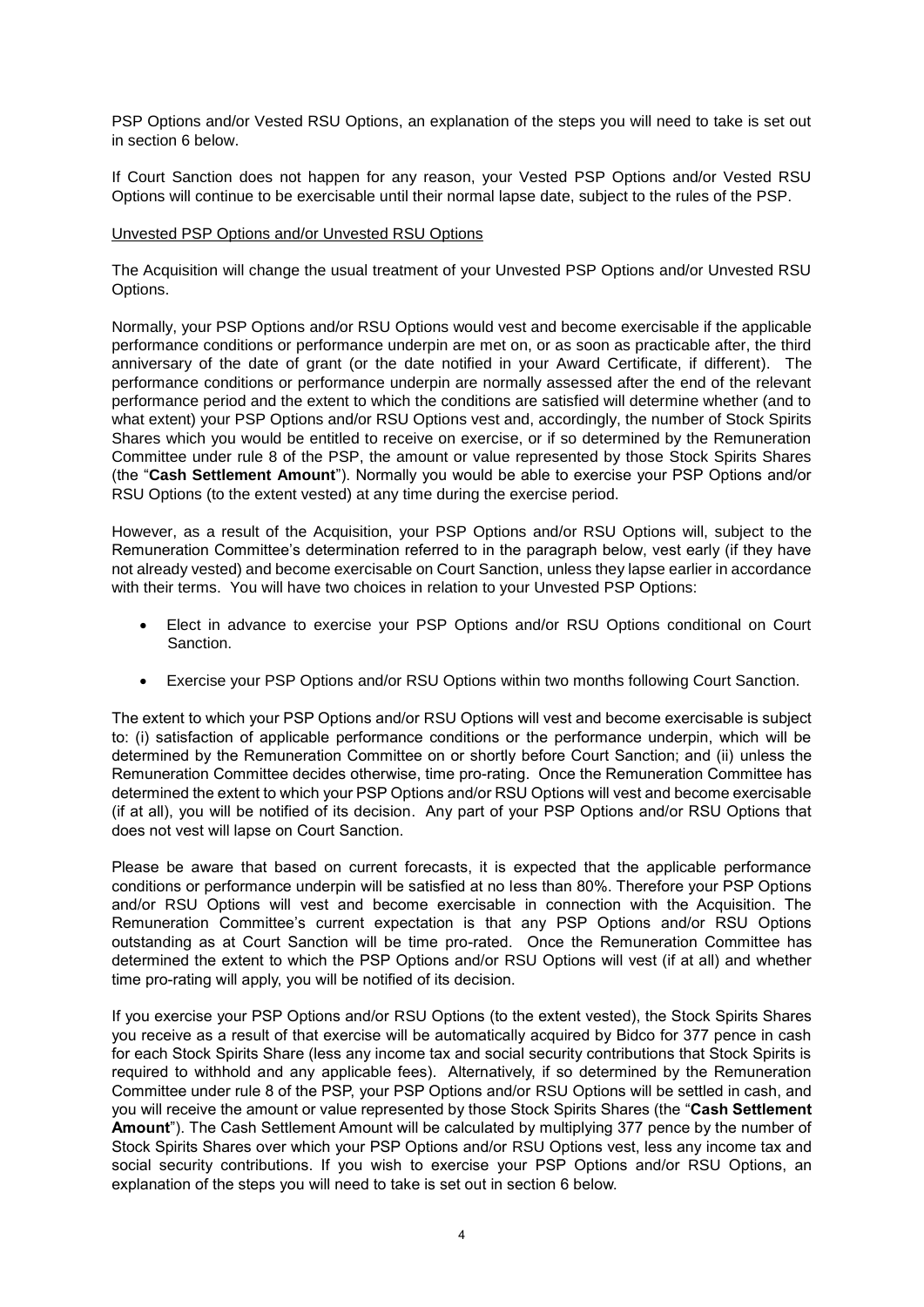If Court Sanction does not happen for any reason, your PSP Options and/or RSU Options will continue as normal, subject to the rules of the PSP.

### **6. What are my choices?**

You can elect to exercise your PSP Options and/or RSU Options until two months after Court Sanction (subject to any earlier lapse date). You have the following choices in relation to your PSP Options and/or RSU Options. Once you have made a choice you will not be able to change it:

#### **Choice A: Exercise your Vested PSP Options and/or Vested RSU Options before Court Sanction**

You can elect to exercise your Vested PSP Options and/or Vested RSU Options before Court Sanction by completing a form of election and emailing it to the Company Secretary in the usual way. If you exercise your Vested PSP Options and/or Vested RSU Options and sell your Stock Spirits Shares on exercise, the Stock Spirits Shares will be sold at the market value on the date of sale and the cash proceeds will be paid to you by Stock Spirits as soon as practicable after the date of exercise less any income tax and social security contributions that Stock Spirits is required to withhold and any applicable fees.

However, if you elect to exercise your Vested PSP Options and/or Vested RSU Options and hold your Stock Spirits Shares, you will be subject to income tax and social security contributions on the market value of the Stock Spirits Shares on that date. Either a sufficient number of Stock Spirits Shares that you acquire on exercise of your Vested PSP Options and/or Vested RSU Options will be sold on your behalf to cover those taxes, or you can pay any income tax and social security contributions directly to Stock Spirits out of funds you already have so that Stock Spirits can account to HMRC (or other tax authority) for taxes due.

The balance of Stock Spirits Shares that you hold at the Scheme Record Time will be acquired by Bidco under the Acquisition and, subject to the terms of the Acquisition, you will receive 377 pence in cash per Stock Spirits Share.

**If you want to make** *Choice A***, please access complete a form of election and return it to the Company Secretary at sally.kenward@stockspirits.com as soon as possible.**

#### **Choice B: Apply now to exercise your PSP Options and/or RSU Options on Court Sanction**

You can elect to exercise your PSP Options and/or RSU Options (including your Vested PSP Options, Vested RSU Options and/or any PSP Options and RSU Options which vest as a result of the Acquisition) conditional on Court Sanction. If you exercise your PSP Options, you will receive 377 pence in cash per Stock Spirits Share less any income tax and social security contributions that Stock Spirits is required to withhold and any applicable fees. Alternatively, if the Remuneration Committee determines that your PSP Options and/or RSU Options will be settled in cash, you will receive the Cash Settlement Amount calculated by multiplying 377 pence by the number of Stock Spirits Shares which have vested under your PSP Options and/or RSU Options, less any income tax and social security contributions.

**If you want to make** *Choice B***, you must complete and sign the enclosed Form of Election and return it to the Company Secretary at sally.kenward@stockspirits.com as soon as possible and by no later than 5 p.m. (UK time) on 29 October 2021 or any earlier deadline notified to you once the date of Court Sanction is known. Do NOT complete the Form of Election unless you wish to make** *Choice B***.**

You should check the date on which your Vested PSP Options and/or Vested RSU Options lapse before electing for this choice, to make sure they don't lapse before Court Sanction.

#### **Choice C: Exercise your PSP Options and/or RSU Options up to two months after Court Sanction**

If Court Sanction goes ahead, you will be able to exercise your PSP Options and/or RSU Options until two months after Court Sanction unless they lapse earlier under the rules of the PSP.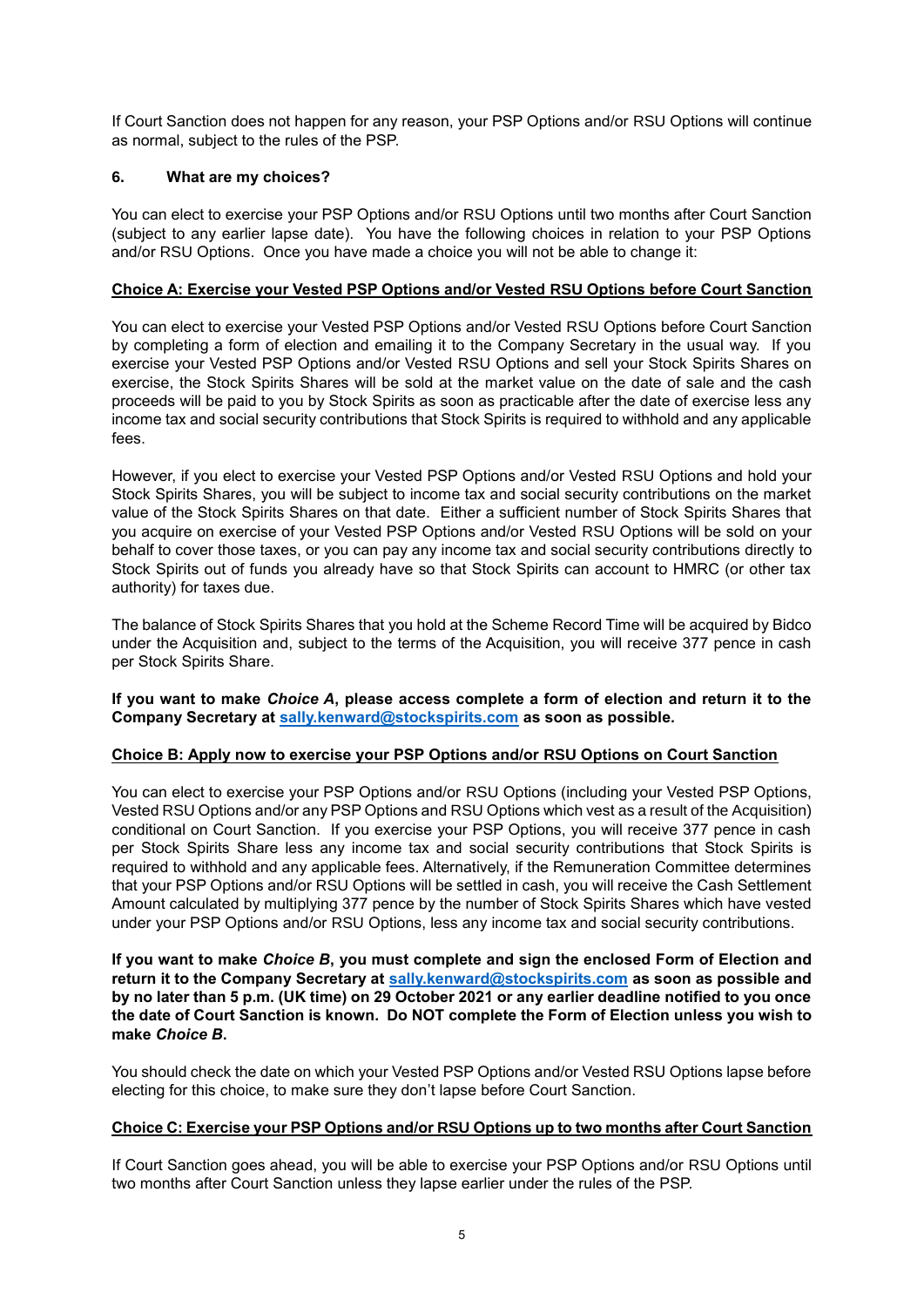If you do this, the Stock Spirits Shares which will be issued or transferred to you will be automatically acquired by Bidco and you will receive 377 pence in cash per Stock Spirits Share less any income tax and social security contributions that Stock Spirits is required to withhold and any applicable fees. Alternatively, if the Remuneration Committee determines that your PSP Options and/or RSU Options will be settled in cash, you will receive the Cash Settlement Amount calculated by multiplying 377 pence by the number of Stock Spirits Shares which have vested under your PSP Options and/or RSU Options, less any income tax and social security contributions.

If you decide to exercise your PSP Options and/or RSU Options under *Choice C*, you will receive the cash proceeds due to you later than under *Choices A and B*.

**If you want to make** *Choice C***, you must complete a form of election and return it to the Company Secretary at sally.kenward@stockspirits.com before your PSP Options and/or RSU Options lapse.**

**If you do not exercise your PSP Options and/or RSU Options on or before Court Sanction or within two months after Court Sanction, all your PSP Options will lapse automatically.**

# **7. When will I receive the money?**

If you elect *Choice A* and sell your Stock Spirits Shares straightaway, the cash proceeds will be paid to you by Stock Spirits as soon as practicable after the date of exercise. If you elect *Choice A* and sell your Stock Spirits Shares to Bidco under the Acquisition, the cash proceeds will be paid by Bidco within 14 days of Completion.

If you elect *Choice B* or *Choice C*, the cash proceeds due to you will be paid by Stock Spirits as soon as practicable after the date of exercise.

# **8. Which currency will I receive the cash consideration in?**

You will receive the cash proceeds (less any income tax and social security contributions that Stock Spirits is required to withhold and any applicable fees) through payroll in your payroll currency, on the next practicable payroll date.

If your payroll currency is not GBP, the amount per Stock Spirits Share received may vary, depending on the prevailing exchange rate, and any risk associated with this will be taken by you.

### **9. What if the Acquisition does not go ahead?**

If Court Sanction does not happen for any reason, your PSP Options and/or RSU Options will continue as normal under the rules of the PSP if you have elected *Choice B* or *Choice C*. If you have elected *Choice A* and your Vested PSP Options and/or Vested RSU Options have already been exercised, you will continue to hold any Stock Spirits Shares that you received following exercise, unless you decide to sell them.

### **10. What if I leave employment with the Stock Spirits Group?**

If you leave employment with the Stock Spirits Group before exercising your PSP Options and/or RSU Options (or if you have already left as a "good leaver"), the leaver arrangements under the PSP will apply to your PSP Options and/or RSU Options in the normal way. In summary, this means:

 if you leave for any "good leaver" reason (other than death) under the rules of the PSP (for example, if you leave because of injury, disability, retirement, redundancy or any other reason at the discretion of the Remuneration Committee), your Vested PSP Options and/or Vested RSU Options will be exercisable until the earlier of (i) twelve months from the date on which you leave employment and (ii) two months after Court Sanction;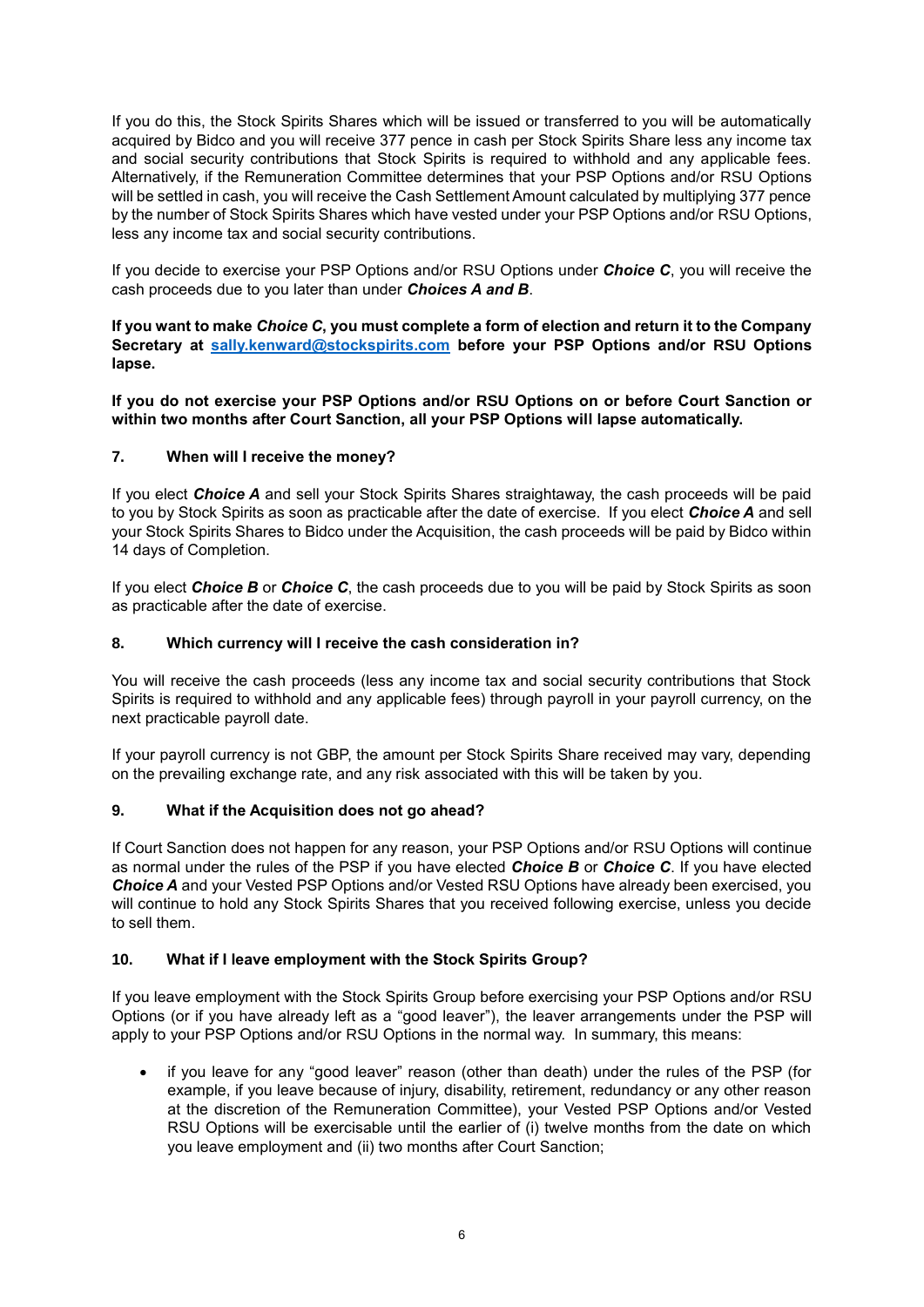- on death, your Vested PSP Options and/or Vested RSU Options will be exercisable until the earlier of (i) twelve months from the date of death and (ii) two months after Court Sanction;
- if you do not qualify as a "good leaver" under the rules of the PSP, any PSP Options and/or RSU Options (whether vested or unvested) that you hold will lapse on the date that your employment ceases; or
- if you qualify as a "good leaver" under the rules of the PSP (for example, if you leave because of injury, disability, retirement, redundancy or any other reason at the discretion of the Remuneration Committee), your Unvested PSP Options and/or Unvested RSU Options will vest, subject to the satisfaction of the applicable performance conditions and any time prorating that may be applied, on the earlier of (i) the normal vesting date (unless the Remuneration Committee determines that your Unvested PSP Options and/or Unvested RSU Options will vest on the date on which you leave employment) and (ii) Court Sanction. Your PSP Options and/or RSU Options will be exercisable until two months after Court Sanction; or
- on death, your Unvested PSP Options and/or Unvested RSU Options will vest on the date of death (unless the Remuneration Committee determines that your Unvested PSP Options and/or Unvested RSU Options will vest on the normal vesting date). Your PSP Options and/or RSU Options will be exercisable until two months after Court Sanction (unless they lapse earlier under the rules of the PSP).

**Please note**: If you leave the Stock Spirits Group before Court Sanction and you do not qualify as a "good leaver" or on death, your PSP Options and/or RSU Options may lapse before Court Sanction (depending on when it occurs), meaning that the Form of Election you have made under *Choice B* will not take effect. Your election will not be affected if you qualify as a "good leaver" or on death and your PSP Options and/or RSU Options have not otherwise lapsed before Court Sanction.

### **11. What if I am a PDMR or an insider?**

If you are a Person Discharging Managerial Responsibilities ("**PDMR**") or a restricted person under the Stock Spirits Share Dealing Code (the "**Dealing Code**"), or you have otherwise been told that the Dealing Code applies to you, you must obtain permission to exercise your PSP Options and/or RSU Options under the Dealing Code before you submit an instruction and your instruction must be submitted as soon as possible and in any event with two business days of permission being granted. You can seek permission to deal by following the process set out in the Dealing Code. However, unless exceptional circumstances exist it is unlikely that you will be granted permission to deal while you are an insider or, if you are a PDMR or a closely associated person of a PDMR, during a closed period.

It is recommended that, if you wish to elect *Choice A or Choice B*, and you are a PDMR or a restricted person under the Dealing Code (or you will potentially become one), you seek permission to take such action as soon as possible.

### **12. What are the tax implications?**

As the tax rules for each country are different, the final amount of tax and social security contributions you will have to pay depends on where you are resident for tax purposes.

### UK tax summary

If you exercise any Vested PSP Options and/or Vested RSU Options before Court Sanction (*Choice*  A), you will receive Stock Spirits Shares. If you exercise any PSP Options and/or RSU Options conditional on Court Sanction (*Choice B*); or within two months after Court Sanction (*Choice C*), you will receive Stock Spirits Shares or the Cash Settlement Amount.

You will be subject to income tax and employee's National Insurance Contributions (the "**Tax Liability**") on the market value of those Stock Spirits Shares or, if the Remuneration Committee determines that your PSP Options and/or RSU Options will be settled in cash, on the Cash Settlement Amount and on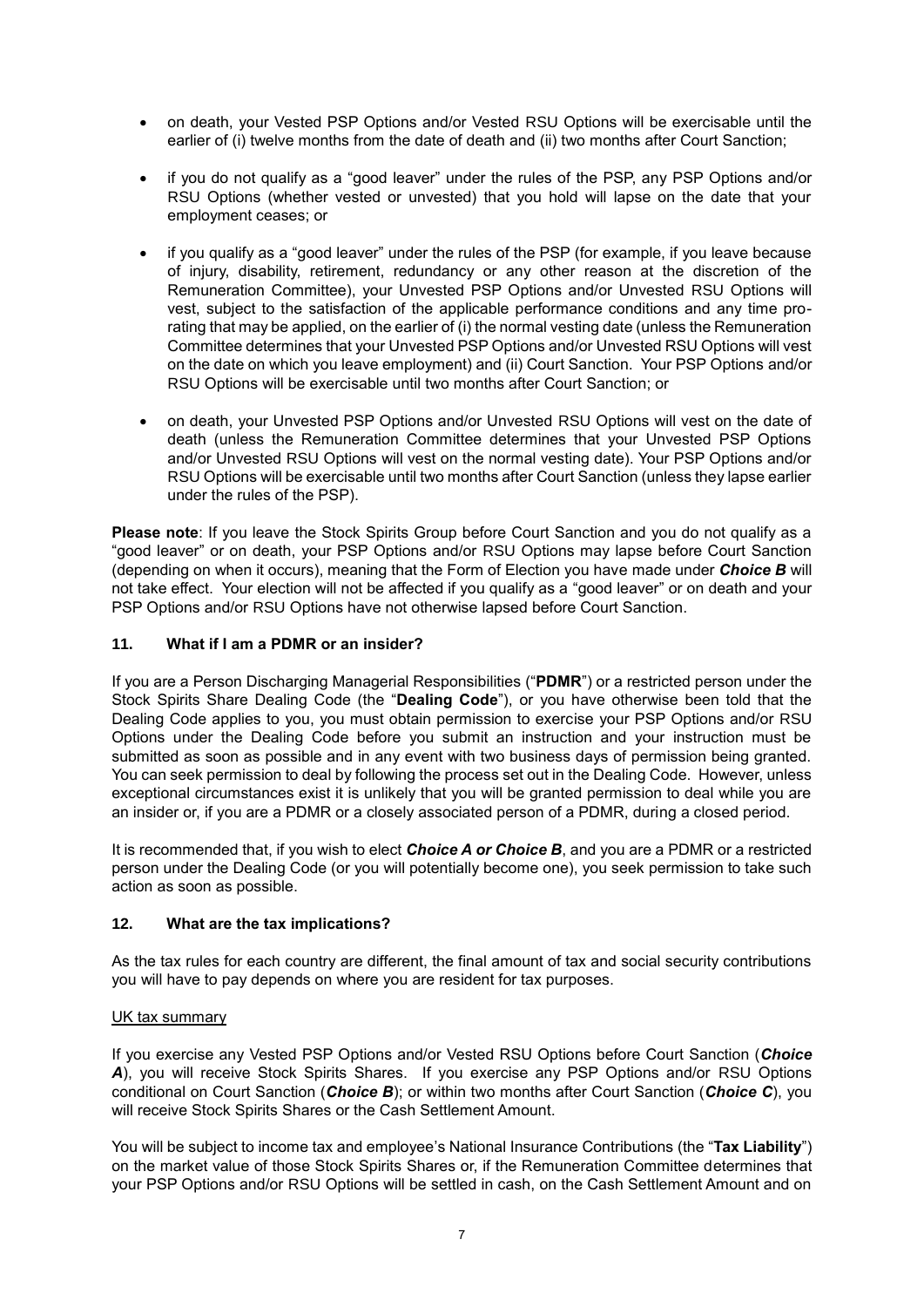any additional cash amount paid by way of dividend equivalent on the relevant date. While we do not know what the market value of a Stock Spirits Share will be at the relevant time, in order to plan ahead, you may find it useful to note that under, and subject to the terms of, the Acquisition Bidco is offering 377 pence in cash for each Stock Spirits Share.

If you sell the resulting Stock Spirits Shares to Bidco pursuant to the Acquisition, the Tax Liability will be deducted from the cash proceeds due to you from Bidco. Alternatively, if the Remuneration Committee determines that your PSP Options and/or RSU Options will be settled in cash, the Tax Liability will be deducted from the cash proceeds due to you from Stock Spirits.

Current income tax rates for the 2021/2022 tax year are 20% for basic rate taxpayers, 40% for higher rate taxpayers and 45% for additional rate taxpayers. Employee's National Insurance Contributions rates are 12% of earnings between £184 - £967 per week; and 2% of earnings above £967 per week.

If you elect *Choice A and sell your Stock Spirits Shares straightaway*, or if you elect *Choices B or C and receive Stock Spirits Shares*, no capital gains tax ("**CGT**") is expected to arise because you will have paid the Tax Liability and the amount on which you paid income tax is the base cost of those Stock Spirits Shares. *However, if you elect Choice A, keep your Stock Spirits Shares until the Scheme Record Time and then sell your Stock Spirits Shares to Bidco under the Acquisition*, any excess of the cash proceeds to be paid by Bidco under the Acquisition over the market value of those Stock Spirits Shares on the date of exercise may be subject to CGT to the extent that the excess (together with any other capital gains) exceeds your CGT annual exemption in the relevant tax year. For the tax year ending 5 April 2022, the annual exemption is £12,300. You should be aware that if you hold other Stock Spirits Shares (for example, as a result of PSP Options that you exercised in the past) there are complex capital gains tax rules that apply to determine the CGT liability to which you will be subject when your shares are sold to Bidco under the Acquisition.

If your aggregate capital gains are likely to exceed your CGT annual exemption, you are strongly recommended to seek your own independent tax advice.

The above assumes you are resident and domiciled in the United Kingdom at all relevant times.

This information is intended as a general guide and does not constitute tax advice to any individual participant. Please remember that tax law can and often does change, and you should not necessarily assume the current tax position will continue. As the tax rules for each country are different, the final amount of tax and social security contributions you will have to pay depends upon where you are resident for tax purposes and we strongly recommend that if you are unsure how your PSP Options will be taxed, you seek advice from an independent financial or tax adviser in your country.

Please note that none of Stock Spirits, Bidco or CVC Funds, or any of their employees, can provide you with legal, personal tax or financial advice. If you are in any doubt as to the contents of this letter or the action you should take, you are recommended to seek your own independent financial advice immediately from a stockbroker, bank manager, accountant or other independent financial adviser authorised under the Financial Services and Markets Act 2000 (as amended from time to time), if you are resident in the United Kingdom, or from another appropriately authorised independent financial adviser if you are taking advice in a territory outside the United Kingdom.

### **13. What if I participate in other Stock Spirits share plans?**

If you participate in other Stock Spirits share plans you will receive separate letters about your other share options or awards. Please also read those letters carefully as the treatment under those plans may be different from the treatment of PSP Options and/or RSU Options.

### **14. What if I have questions?**

If you have any questions that relate to your PSP Options and/or RSU Options, the number of shares over which your PSP Options and/or RSU Options were granted, what your choices are or how to complete the Form of Election (if you elect *Choice B*), please contact Sally Kenward at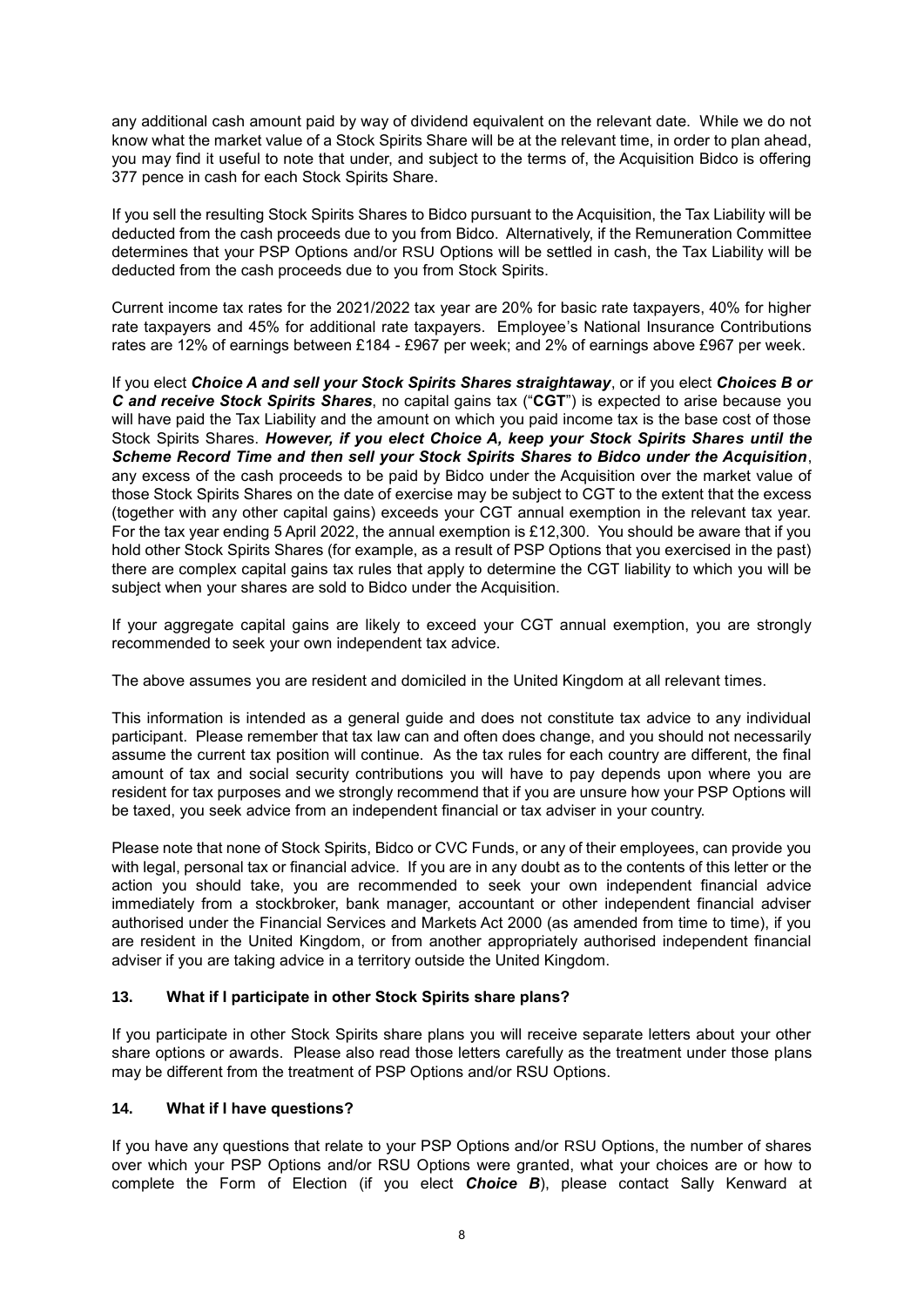sally.kenward@stockspirits.com. Please note that no legal, tax, investment or financial advice on the merits of the Acquisition or its effect on your PSP Options and/or RSU Options can be provided.

You are strongly advised to seek your own independent financial and/or tax advice regarding your personal circumstances and the effect of the Acquisition in relation to your PSP Options and/or RSU Options.

#### **15. Proposals: Recommendation**

#### **The Stock Spirits Directors recommend that you elect either** *Choice A or Choice B***. You should, however, consider your own personal circumstances, including your tax position, when deciding your preferred timing for exercising your PSP Options and/or RSU Options.**

The Stock Spirits Directors, who have been advised by Numis as to the financial terms of the proposal, consider the terms of the proposals set out in this letter to be fair and reasonable in the context of the Acquisition. In providing their advice to the Stock Spirits Directors, Numis has taken into account the commercial assessments of the Stock Spirits Directors. Numis is providing independent financial advice to the Stock Spirits Directors for the purposes of the City Code on Takeovers and Mergers.

#### **16. Important notes**

Nothing in this letter, its appendices or the Form of Election constitutes financial advice to any holder of shares, share awards or share options in Stock Spirits or Bidco. None of Stock Spirits, Bidco nor CVC Funds, nor any of their employees, can provide legal, tax, financial or investment advice on the Acquisition.

Defined terms used in this letter are set out in **Appendix A**.

If you have received this letter electronically, you may request a hard copy of this letter, free of charge, by contacting Sally Kenward at sally.kenward@stockspirits.com. You may also request that all future documents, announcements and information to be sent to you in relation to the Acquisition should be in hard copy form.

If there is a conflict between the information in this letter, its appendices, the Form of Election and the rules of the PSP or any relevant legislation, the rules of the PSP and the legislation will prevail.

If there is a conflict between the English language version of this letter and any translation into a language other than English, the English language version will prevail.

### **17. Attachments to this letter**

The following are provided as attachments to this letter:

- Appendix A explains some key definitions.
- Appendix B details important terms relating to the Form of Election.
- A Form of Election, which you will need to complete if you wish to exercise your PSP Options and/or RSU Options conditional on Court Sanction.

Yours faithfully Yours faithfully



For and on behalf of For and on behalf of



Stock Spirits Group PLC Sunray Investments Luxembourg S.à r.l.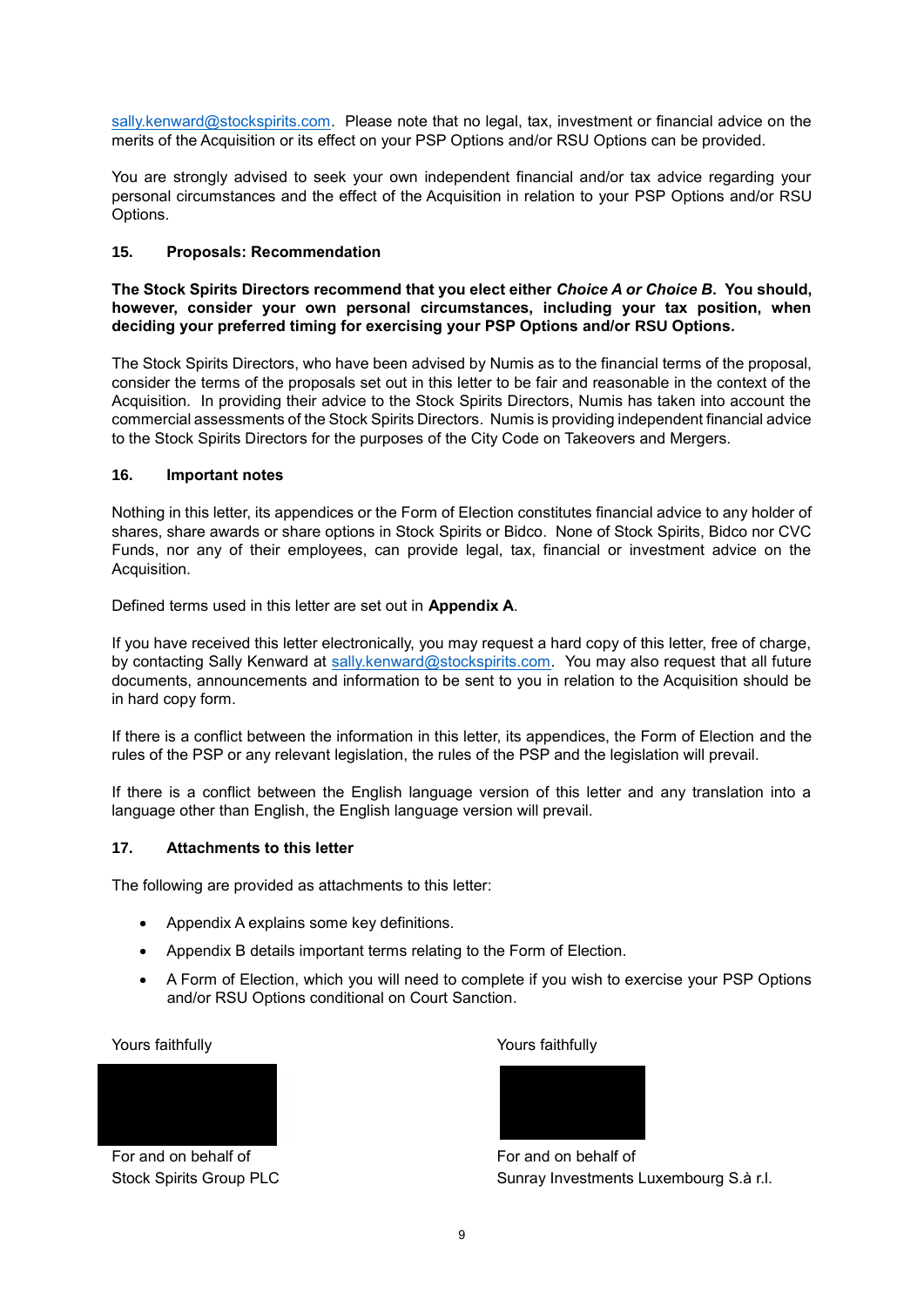## **Appendix A**

#### **A brief explanation of some definitions**

"**Acquisition**" means the proposed acquisition by Bidco of the entire issued and to be issued ordinary share capital of Stock Spirits;

"**Bidco**" means Sunray Investments Luxembourg S.à r.l., a Luxembourg private limited liability company (*société à responsabilité limitée*) having its registered office at 20 Avenue Monterey, L-2163 Luxembourg;

"**Bidco Directors**" means the directors of Bidco;

"**Bidco Group**" means Bidco and its subsidiaries and subsidiary undertakings from time to time;

"**Business Day**" means a day (other than a Saturday, Sunday or public or bank holiday) on which clearing banks in London are generally open for normal business;

"**Cash Settlement Amount**" has the meaning set out in "Your choices" above;

"**Completion**" means the date on which the Scheme takes effect;

"**Court**" means the High Court of Justice in England and Wales;

"**Court Sanction**" means the date on which the Court sanctions the Scheme under section 899 of the Companies Act 2006;

"**CVC Funds**" funds advised by affiliates of CVC Advisers Limited;

"**CVC Responsible Persons**" has the meaning set out in the Scheme Document;

"**PSP**" means the Stock Spirits Group PLC Performance Share Plan, as amended from time to time;

"**PSP Option**" means a right to acquire Stock Spirits Shares granted under the PSP in the form of a nilcost option;

"**RSU Options**" means a right to acquire Stock Spirits Shares granted under the PSP in the form of a nil-cost option;

"**Scheme**" means the procedure by which Bidco will become the holder of the entire issued and to be issued ordinary share capital of Stock Spirits;

"**Scheme Document**" means the document setting out the terms of the Scheme dated 27 August 2021 sent to Stock Spirits Shareholders;

"**Scheme Record Time**" means 6:00 p.m. (London time) on the Business Day immediately after the day on which Court Sanction occurs;

"**Stock Spirits**" means Stock Spirits Group PLC, a company incorporated in England and Wales with registered number 08687223;

"**Stock Spirits Directors**" means the directors of Stock Spirits;

"**Stock Spirits Group**" means Stock Spirits and its subsidiaries and subsidiary undertakings from time to time;

"**Stock Spirits Shareholders**" means the registered holders of Stock Spirits Shares from time to time;

"**Stock Spirits Shares**" means ordinary shares of 10 pence each in the capital of Stock Spirits;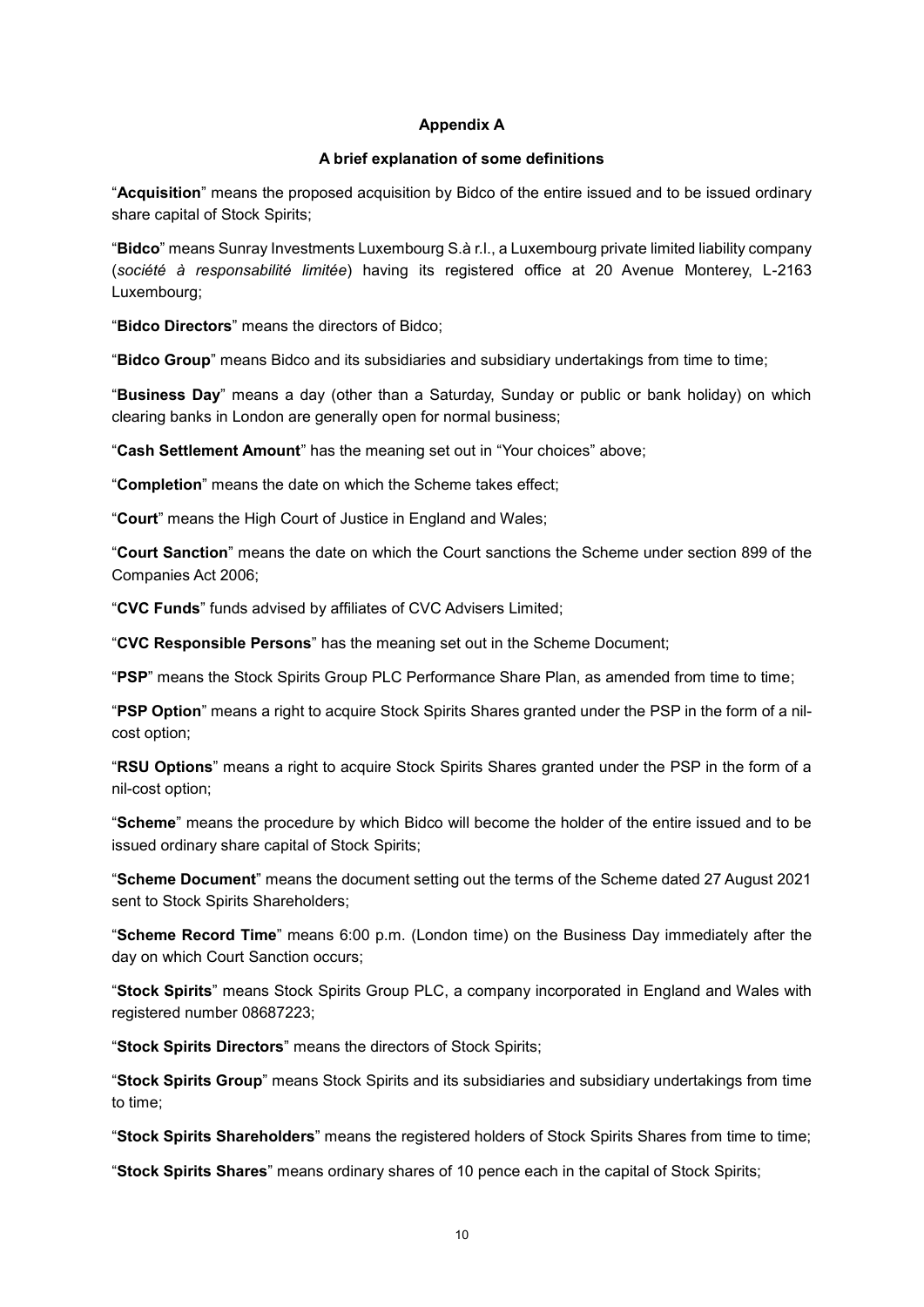"**Unvested PSP Option**" means any PSP Option which is not a Vested PSP Option;

"**Unvested RSU Option**" means any RSU Option which is not a Vested RSU Option;

"**Vested PSP Option**" means any PSP Option over Stock Spirits Shares granted to employees and former employees of the Stock Spirits Group which has vested and become exercisable subject to the rules of the PSP; and

"**Vested RSU Option**" means any RSU Option over Stock Spirits Shares granted to employees and former employees of the Stock Spirits Group which has vested and become exercisable subject to the rules of the PSP.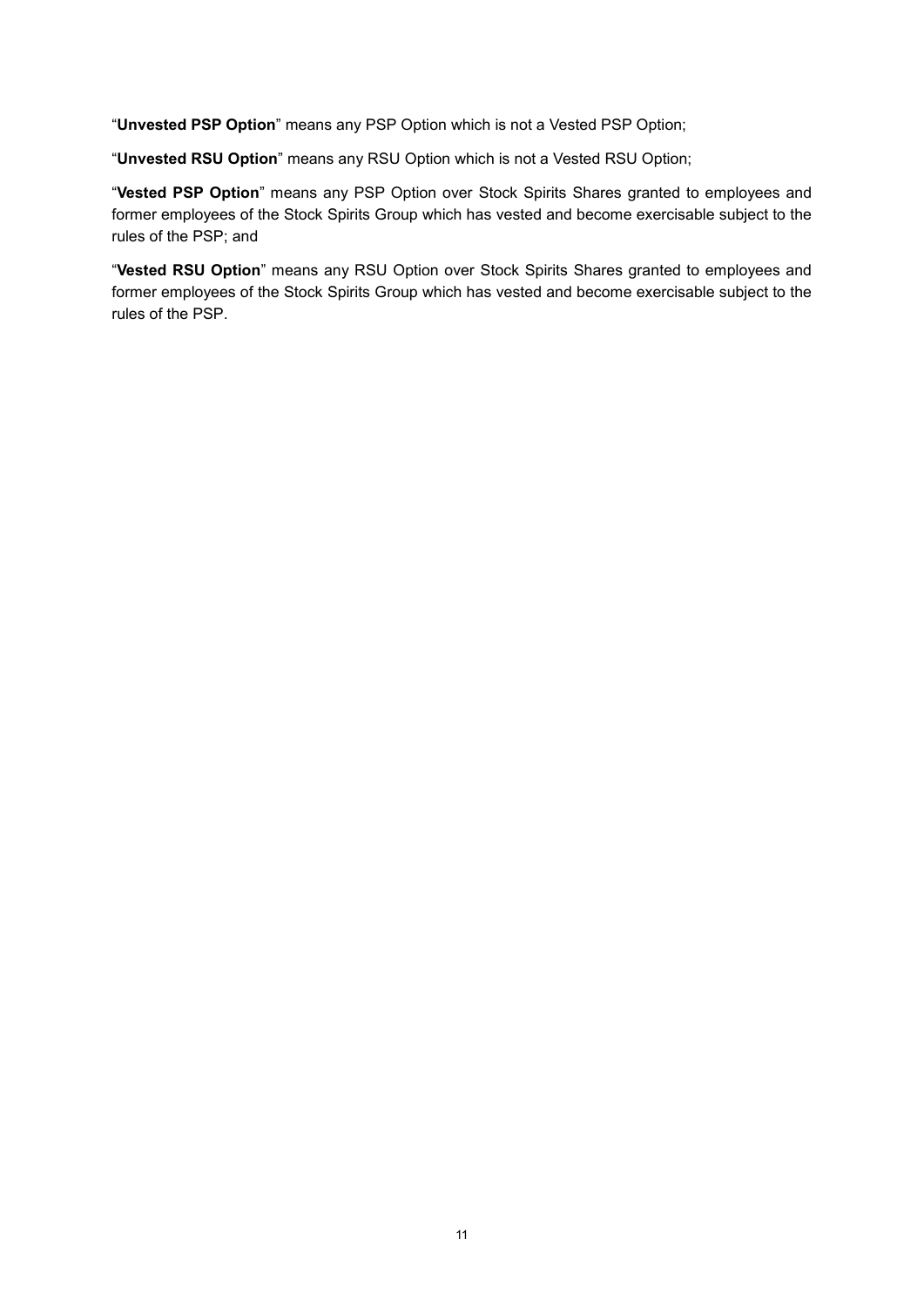# **Appendix B**

# **Completing the Form of Election**

### **1. Declaration**

- 1.1 By completing and submitting the Form of Election you:
	- (A) confirm that you have received and read the letter (the "**Letter**") from Stock Spirits and Bidco dated 27 August 2021 relating to the PSP and have read, understood and agree to these terms and conditions and that you are aware of the terms of the Scheme Document;
	- (B) confirm that the decisions which you have made on the Form of Election cannot be withdrawn or altered except with the agreement of Stock Spirits;
	- (C) confirm that the PSP Option(s) and/or RSU Option(s) which you are electing to exercise is valid and has not lapsed and is free from all mortgages and any third party interests and acknowledge that if the PSP Option(s) and/or RSU Option(s) has lapsed or lapses before Court Sanction, the completion of the Form of Election will be of no effect in relation to that PSP Option(s) and/or RSU Option(s);
	- (D) subject to paragraph 1.1(E), irrevocably agree that for the PSP Options and/or RSU Option(s) which you have chosen to exercise using the Form of Election:
		- (i) your PSP Option(s) and/or RSU Option(s) will be automatically exercised at the relevant time in accordance with your instruction in the Form of Election and the Stock Spirits Shares you receive on exercise will be bought by Bidco under the Acquisition;
		- (ii) subject to the terms of the Acquisition you will receive 377 pence for each Stock Spirits Share (less any income tax and social security contributions that are required or permitted to be withheld);
		- (iii) save to the extent that your employer has an obligation to account for such liabilities following exercise, you will be responsible for payment direct to HMRC (or other tax authority) of any income tax, social security contributions and capital gains tax liability arising in connection with the exercise of your PSP Option(s) and/or RSU Option(s) and sale of resulting Stock Spirits Shares; and
		- (iv) you authorise Bidco to pay the cash consideration due to you under the Acquisition to Stock Spirits and/or your employing company to be paid to you after Stock Spirits and/or your employing company have made any necessary deductions referred to above and less any required deductions for income tax and/or social security contributions;
	- (E) irrevocably agree that, if so determined by the Remuneration Committee under rule 8 of the PSP, for the PSP Option(s) and/or RSU Option(s) which you have chosen to exercise using the Form of Election: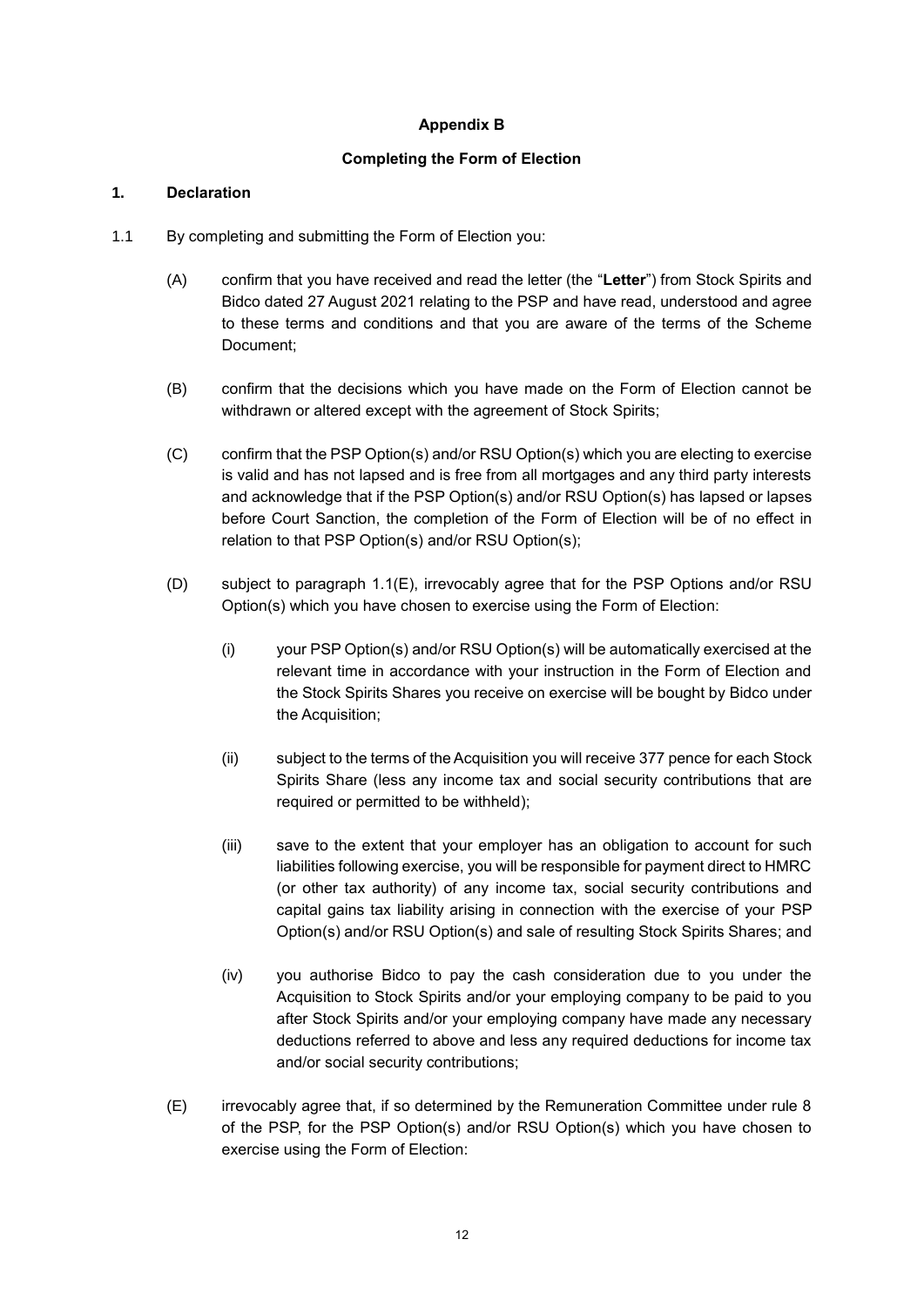- (i) your PSP Options and/or RSU Option(s) will be automatically exercised at the relevant time in accordance with your instruction in the Form of Election and your PSP Option(s) and/or RSU Option(s) will be settled in cash and you will not receive Stock Spirits Shares;
- (ii) you will receive the Cash Settlement Amount as defined in the Letter (less any income tax and social security contributions that are required or permitted to be withheld from the Cash Settlement Amount); and
- (iii) save to the extent that your employer has an obligation to account for such liabilities following exercise, you will be responsible for payment direct to HMRC (or other tax authority) of any income tax, social security contributions and capital gains tax liability arising in connection with your PSP Option(s) and/or RSU Option(s);
- (F) accept that documents or payments in connection with your PSP Option(s) and/or RSU Option(s) which are sent (i) by or from you to Stock Spirits using the contact details shown on the Form of Election or (ii) to you at the address shown on the Form of Election, in each case will be sent at your own risk;
- (G) confirm that if you hold a PSP Option(s) and/or RSU Option(s) for which you have not given an instruction, and if you have not validly exercised this PSP Option(s) and/or RSU Option(s) before it lapses in accordance with the rules of the PSP, you will receive no value for it;
- (H) acknowledge that neither Stock Spirits nor Bidco will be responsible for any consequential loss in the event that the Form of Election is incorrectly completed or where it has not been possible to obtain clarification of your instructions or where the Form of Election is delayed or fails to arrive;
- (I) appoint Stock Spirits, or any person nominated by Stock Spirits, as your agent and authorise such agent to execute, complete and sign and submit any document and to do anything on your behalf as necessary or desirable to give effect to the exercise of your PSP Option(s) and/or RSU Option(s) in accordance with the Form of Election;
- (J) acknowledge that if you decide to exercise your PSP Option(s) and/or RSU Option(s) conditionally on Court Sanction, you irrevocably agree to exercise such PSP Option(s) and/or RSU Option(s) that you have indicated you wish to exercise on the Form of Election on Court Sanction;
- (K) subject to paragraph 1.1(E), acknowledge that any Stock Spirits Shares you acquire on the exercise of any PSP Option(s) and/or RSU Option(s) after the Scheme Record Time will be acquired automatically by Bidco for cash consideration of 377 pence per Stock Spirits Share in accordance with the amended Articles of Association of Stock Spirits;
- (L) agree that the delivery of the Form of Election duly signed may, if Stock Spirits and Bidco determine it appropriate, be treated as being as effective as if it were duly completed and received by any deadline specified in this letter, notwithstanding that it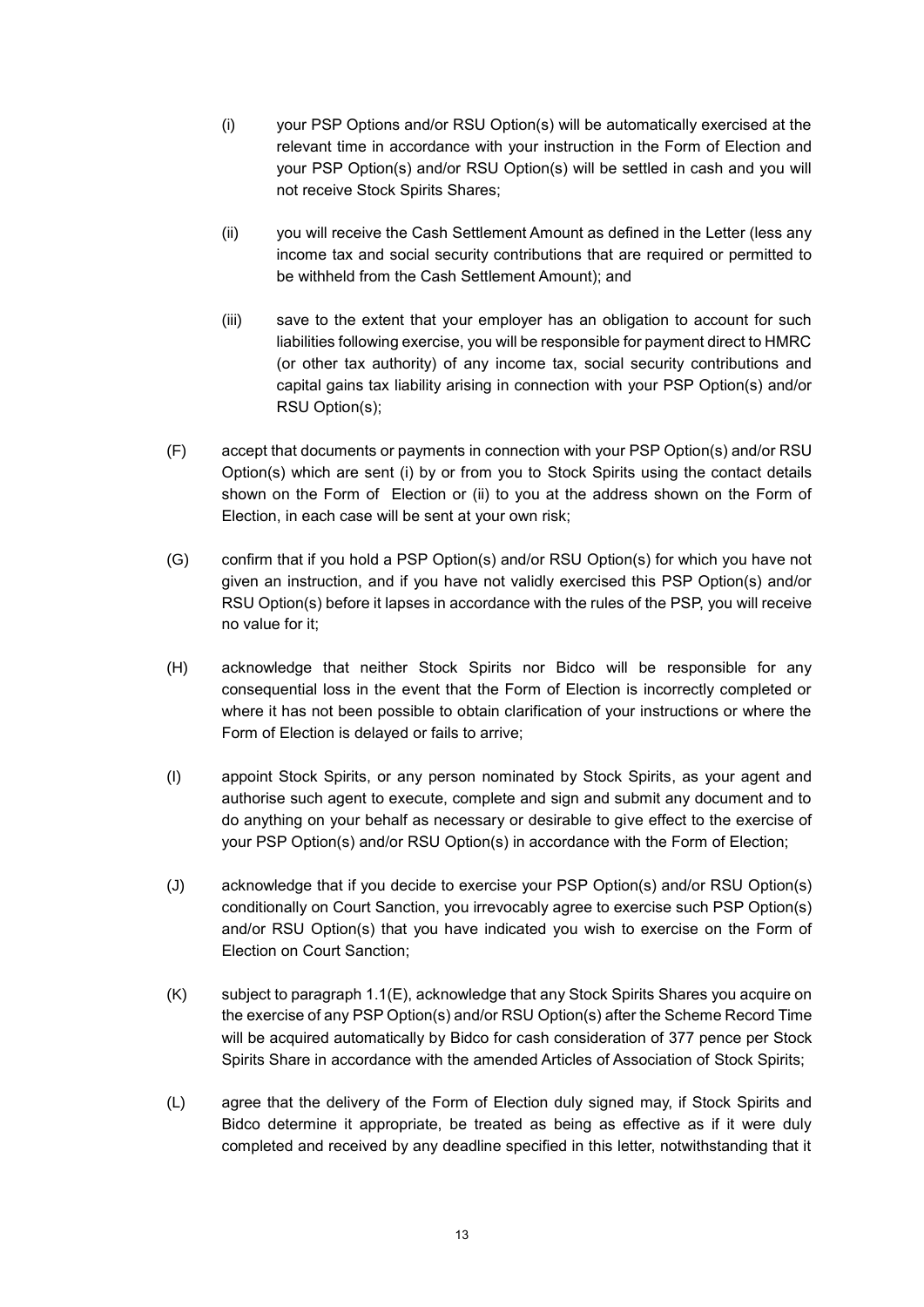is not completed or received strictly in accordance with the terms of the Form of Election, and these terms and conditions, or by the deadline specified; and

(M) agree that Stock Spirits will determine all questions as to form and validity, including the timing of receipt, of any Forms of Election in their absolute discretion and may, if they so determine, accept a Form of Election which is received after the relevant deadline or which is not valid or complete in all respects. Neither Stock Spirits nor or any other person will be under any duty to give notice of any defect or irregularity in any Form of Election or incur any liability for failure to give any such notification.

These terms and conditions and any non-contractual obligations arising out of or in connection with these terms and conditions are subject to English law and the jurisdiction of the courts of England and Wales.

In the event of any differences between the Letter and the rules of the PSP or applicable legislation, the rules of the PSP or applicable legislation (as appropriate) will prevail.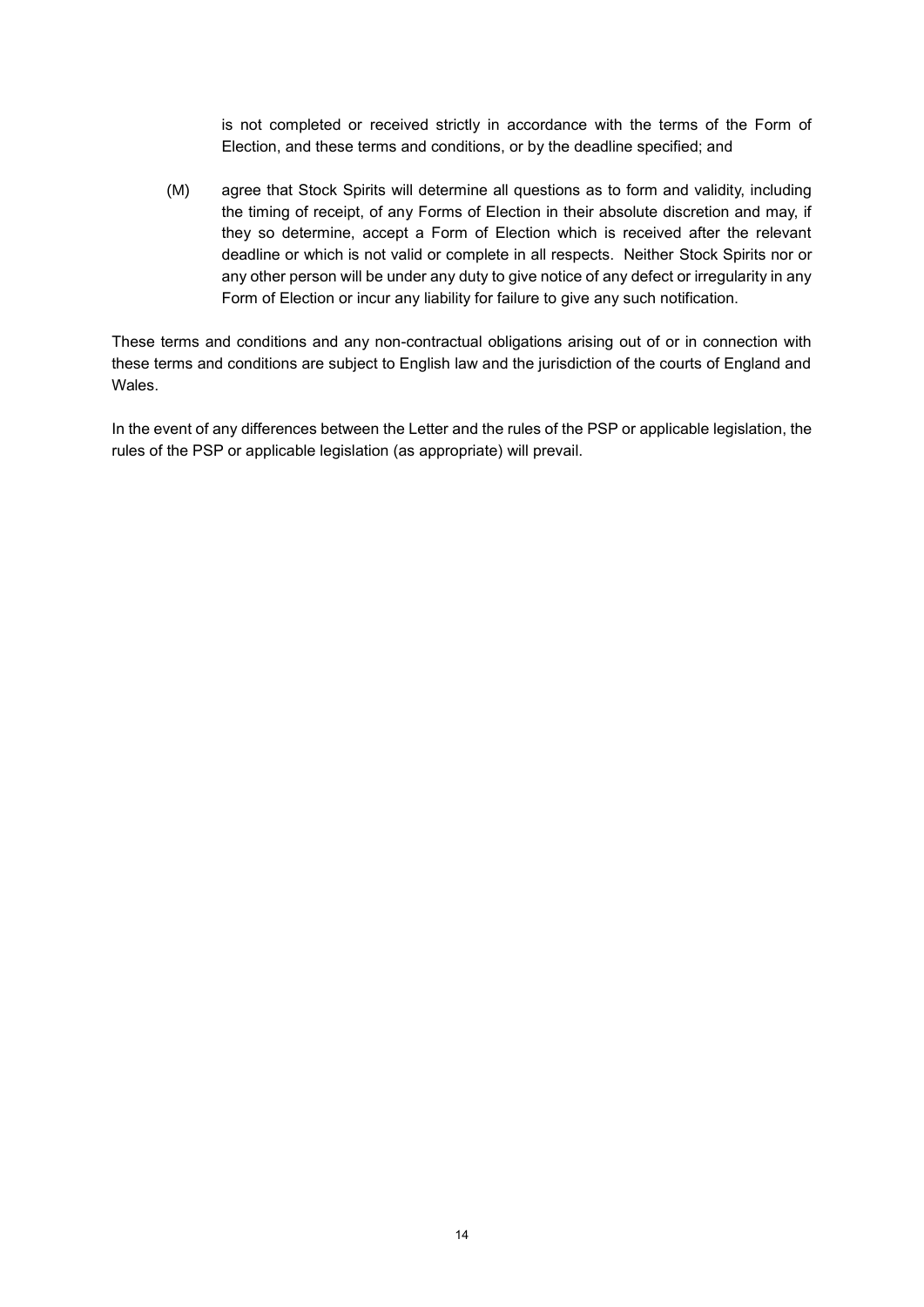#### **Notes**

The distribution of this document (in whole or in part) in jurisdictions other than the United Kingdom may be restricted by the laws of those jurisdictions and therefore persons into whose possession this document comes should inform themselves about and observe any such restrictions. Failure to comply with any such restrictions may constitute a violation of the securities laws of any such jurisdiction.

Numis Securities Limited ("**Numis**"), which is authorised and regulated in the United Kingdom by the Financial Conduct Authority, is acting exclusively for Stock Spirits and no one else in connection with the matters set out in this letter and will not regard any other person as its client in relation to the matters in this letter and will not be responsible to anyone other than Stock Spirits for providing the protections afforded to clients of Numis, nor for providing advice in relation to the matters referred to herein.

Numis has given and not withdrawn its written consent to the issue of this document with the inclusion of references to its name in the form and context in which they are included.

This document does not constitute, and may not be used for the purposes of, an offer to sell or an invitation or the solicitation of an offer to subscribe for or buy, any securities by any person in any jurisdiction (a) in which such offer or invitation is not authorised, (b) in which the person making such offer or invitation is not qualified to do so, or (c) in which, or to any person to whom, it is unlawful to make such offer, solicitation or invitation or where the making of such offer, solicitation or invitation would impose any unfulfilled registration, qualification, publication or approval requirements on Stock Spirits, Bidco or any of their respective directors, officers, agents, affiliates and advisers. No action has been taken nor will be taken in any jurisdiction by any such person that would permit a public offering of any securities in any jurisdiction where action for that purpose is required, nor has any such action been taken with respect to the possession or distribution of this document other than in any jurisdiction where action for that purpose is required. Neither Stock Spirits nor Bidco nor their respective directors, officers, agents, affiliates or advisers accept any responsibility for any violation of any of these restrictions by any other person.

The Stock Spirits Directors, whose names are set out in the Scheme Document, accept responsibility for the information contained in this letter (including any expressions of opinion and, without limitation, all information in respect of Stock Spirits which has been incorporated by reference in this document), except for that information for which the Bidco Directors and/or the CVC Responsible Persons accept responsibility. To the best of the knowledge and belief of the Stock Spirits Directors (who have taken all reasonable care to ensure that such is the case), the information contained in this letter (including any expressions of opinion) for which they are responsible is in accordance with the facts and does not omit anything likely to affect the import of such information.

The Bidco Directors, whose names are set out in the Scheme Document, accept responsibility for the information contained in this letter (including any expressions of opinion) relating to the Bidco Group (including, without limitation, all information in respect of the Bidco Group which has been incorporated by reference in this document) and the Bidco Directors, their close relatives, related trusts and other connected persons and persons acting in concert with Bidco (as such term is defined in the City Code on Takeovers and Mergers). To the best of the knowledge and belief of the Bidco Directors (who have taken all reasonable care to ensure that such is the case), the information contained in this letter (including any expressions of opinion) for which they are responsible is in accordance with the facts and does not omit anything likely to affect the import of such information.

The CVC Responsible Persons, whose names are set out in the Scheme Document, each accept responsibility for the information relating to them (and their close relatives, related trusts and other persons connected with them), CVC Funds and Bidco. To the best of the knowledge and belief of the